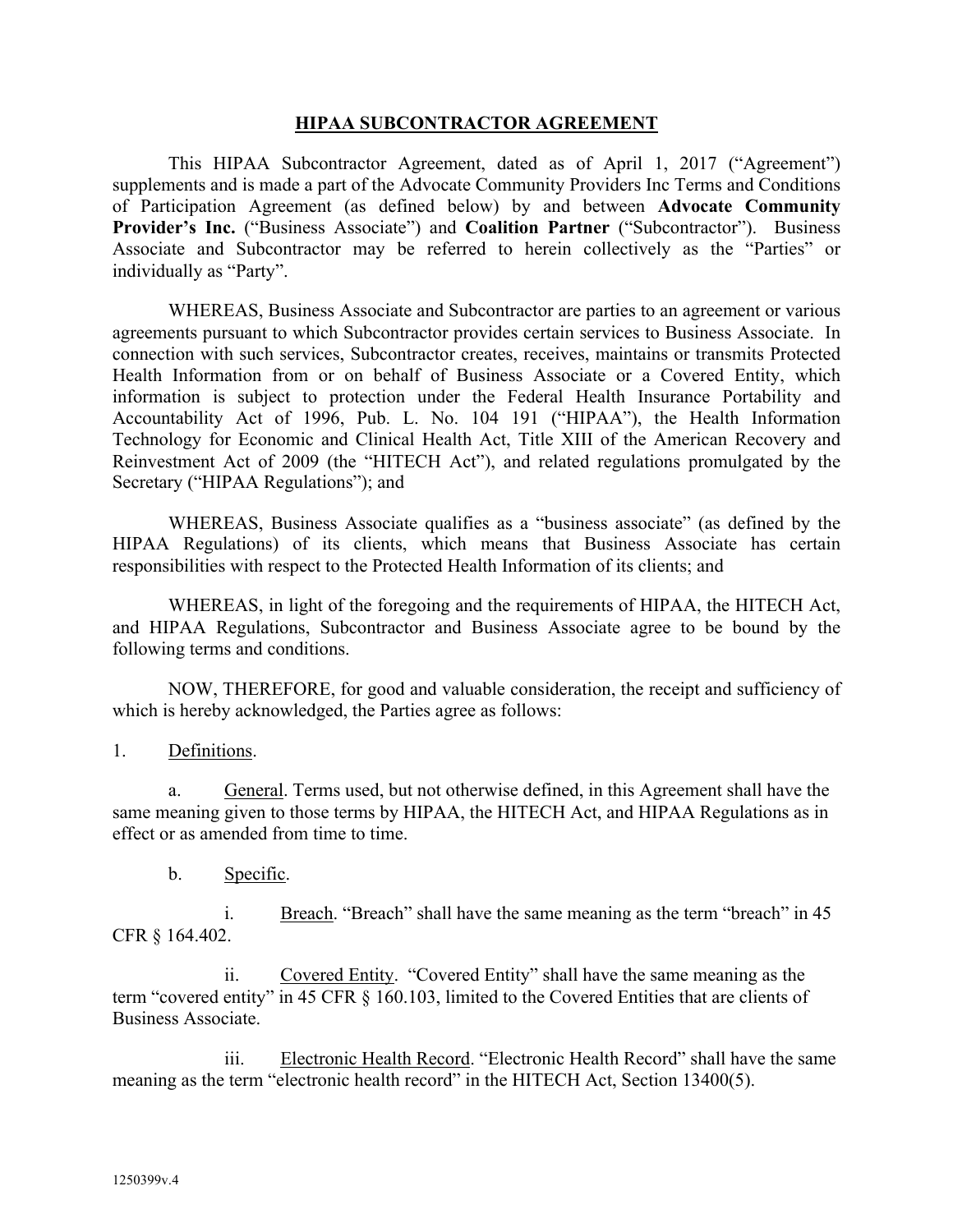iv. Electronic Protected Health Information. "Electronic Protected Health Information" shall have the same meaning as the term "electronic protected health information" in 45 CFR § 160.103, limited to the information that Subcontractor creates, receives, maintains, or transmits from or on behalf of Business Associate or a Covered Entity.

v. Individual. "Individual" shall have the same meaning as the term "individual" in 45 CFR § 160.103 and shall include a person who qualifies as a personal representative in accordance with 45 CFR  $\S$  164.502(g).

vi. Privacy Rule. "Privacy Rule" shall mean the Standards for Privacy of Individually Identifiable Health Information at 45 CFR Part 160 and Part 164.

vii. Protected Health Information. "Protected Health Information" shall have the same meaning as the term "protected health information" in 45 CFR § 160.103, limited to the information created, received, maintained or transmitted by Subcontractor from or on behalf of Business Associate or a Covered Entity.

viii. Qualified Service Organization Agreement. "Qualified Service Organization Agreement" shall have the same meaning as defined in 42 CFR 2.12(c)(4).

ix. Required By Law. "Required By Law" shall have the same meaning as the term "required by law" in 45 CFR § 164.103.

x. Secretary. "Secretary" shall mean the Secretary of the Department of Health and Human Services or his designee.

xi. Security Rule. "Security Rule" shall mean the Security Standards at 45 CFR Part 160 and Part 164.

xii. Services Agreement. For purposes of this Agreement, "Services Agreement" shall refer to any present or future agreements between Business Associate and Subcontractor, either written or oral, under which Subcontractor provides services to Business Associate or its clients which involve the use or disclosure of Protected Health Information. The Services Agreement is amended by and incorporates the terms of this Agreement.

xiii. Subcontractor Vendor. "Subcontractor Vendor" shall have the same meaning as the term "subcontractor" in 45 CFR § 160.103.

xiv. Unsecured Protected Health Information. "Unsecured Protected Health Information" shall have the same meaning as the term "unsecured protected health information" in 45 CFR § 164.402.

2. Obligations and Activities of Subcontractor.

a. Use and Disclosure. Subcontractor agrees not to use or disclose Protected Health Information other than as permitted or required by the Services Agreement, this Agreement or as Required By Law. Notwithstanding the foregoing sentence, Subcontractor agrees to adhere to the terms and conditions of any Business Associate Agreements between Business Associate and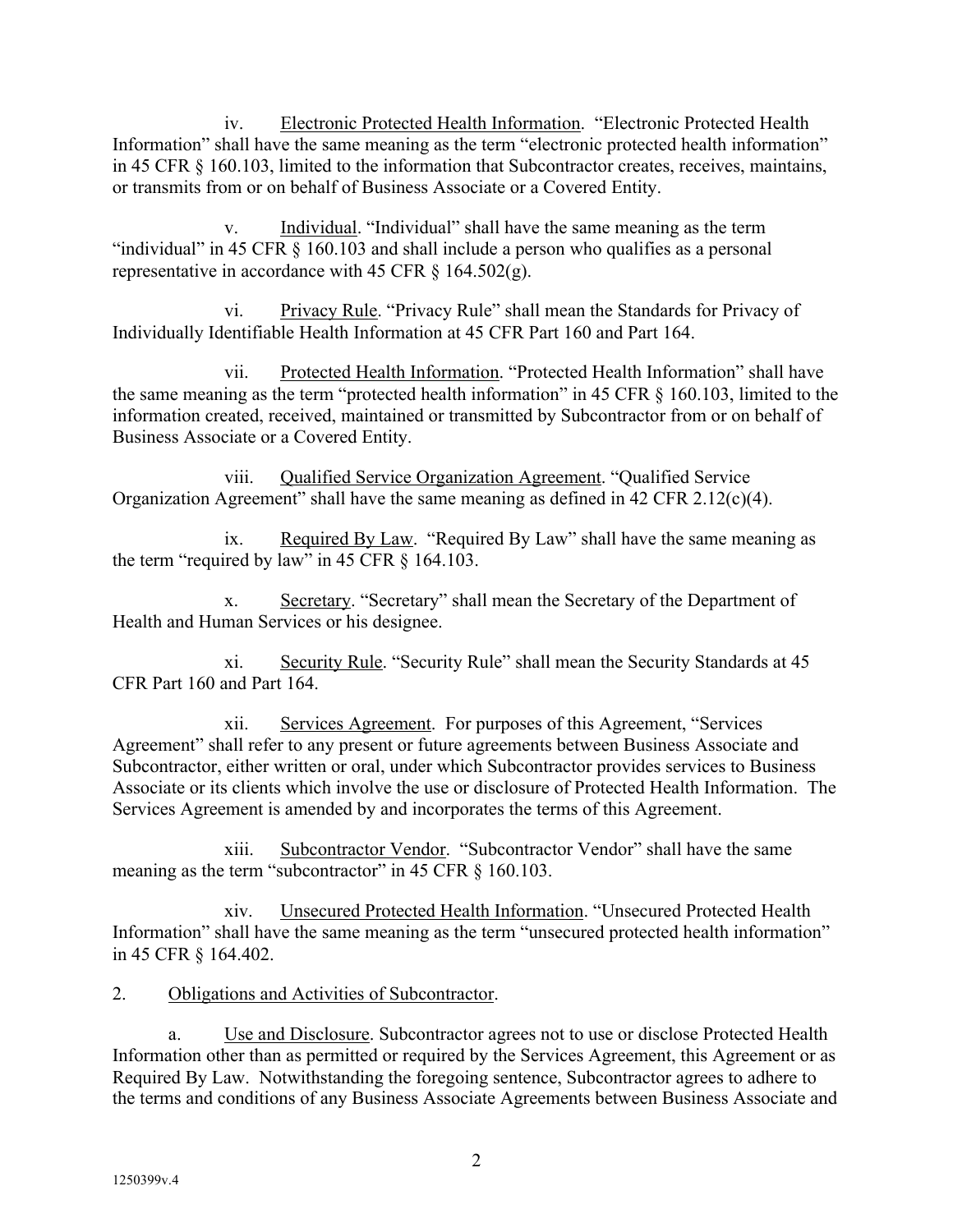any Covered Entity which apply to Protected Health Information. Subcontractor represents and warrants that he/she/it is familiar with the requirements of HIPAA, the HITECH Act and HIPAA Regulations regarding Business Associates and Business Associate Agreements. Subcontractor shall comply with the provisions of this Agreement relating to privacy and security of Protected Health Information and all present and future provisions of HIPAA, the HITECH Act and HIPAA Regulations that relate to the privacy and security of Protected Health Information and that are applicable to Covered Entity and/or Business Associate. Without limiting the foregoing, to the extent the Subcontractor will carry out one or more of the Covered Entity's or Business Associate's obligations under the Privacy Rule, Subcontractor shall comply with the requirements of the Privacy Rule that apply to the Covered Entity and/or Business Associate in the performance of such obligations.

b. Qualified Service Organization. Subcontractor acknowledges that it may also be a Qualified Service Organization as defined in 42 CFR 2.11 and as such: (i) acknowledges that, to the extent it receives, stores, processes or otherwise deals with any information, whether recorded or not, relating to a patient received or acquired by a federally assisted alcohol or drug program, it is fully bound by the regulations in 42 CFR Part 2; and (ii) if necessary, will resist in judicial proceedings any efforts to obtain access to any information, whether recorded or not, relating to a patient received or acquired by a federally assisted alcohol or drug program, except as permitted by 42 CFR Part 2.

c. Appropriate Safeguards. Subcontractor agrees to use appropriate safeguards and comply, where applicable, with the Security Rule to prevent the use or disclosure of the Protected Health Information other than as permitted by this Agreement. Without limiting the generality of the foregoing, Subcontractor will:

i. Implement administrative, physical, and technical safeguards that reasonably and appropriately protect the confidentiality, integrity, and availability of Electronic Protected Health Information as required by the Security Rule; and

ii. Ensure that any Subcontractor Vendor to whom Subcontractor provides Electronic Protected Health Information agrees in writing to implement reasonable and appropriate safeguards and comply, where applicable, with the Security Rule to protect Electronic Protected Health Information and comply with the other requirements of Section 2(a) above.

d. Reporting. Subcontractor agrees to promptly, and in any event within three (3) business days, report to Business Associate any of the following:

i. Any use or disclosure of Protected Health Information not permitted by this Agreement of which Subcontractor becomes aware.

ii. Any Security Incident of which Subcontractor becomes aware.

iii. The discovery of a Breach of Unsecured Protected Health Information.

A Breach is considered "discovered" as of the first day on which the Breach is known, or reasonably should have been known, to Subcontractor or any employee, officer or agent of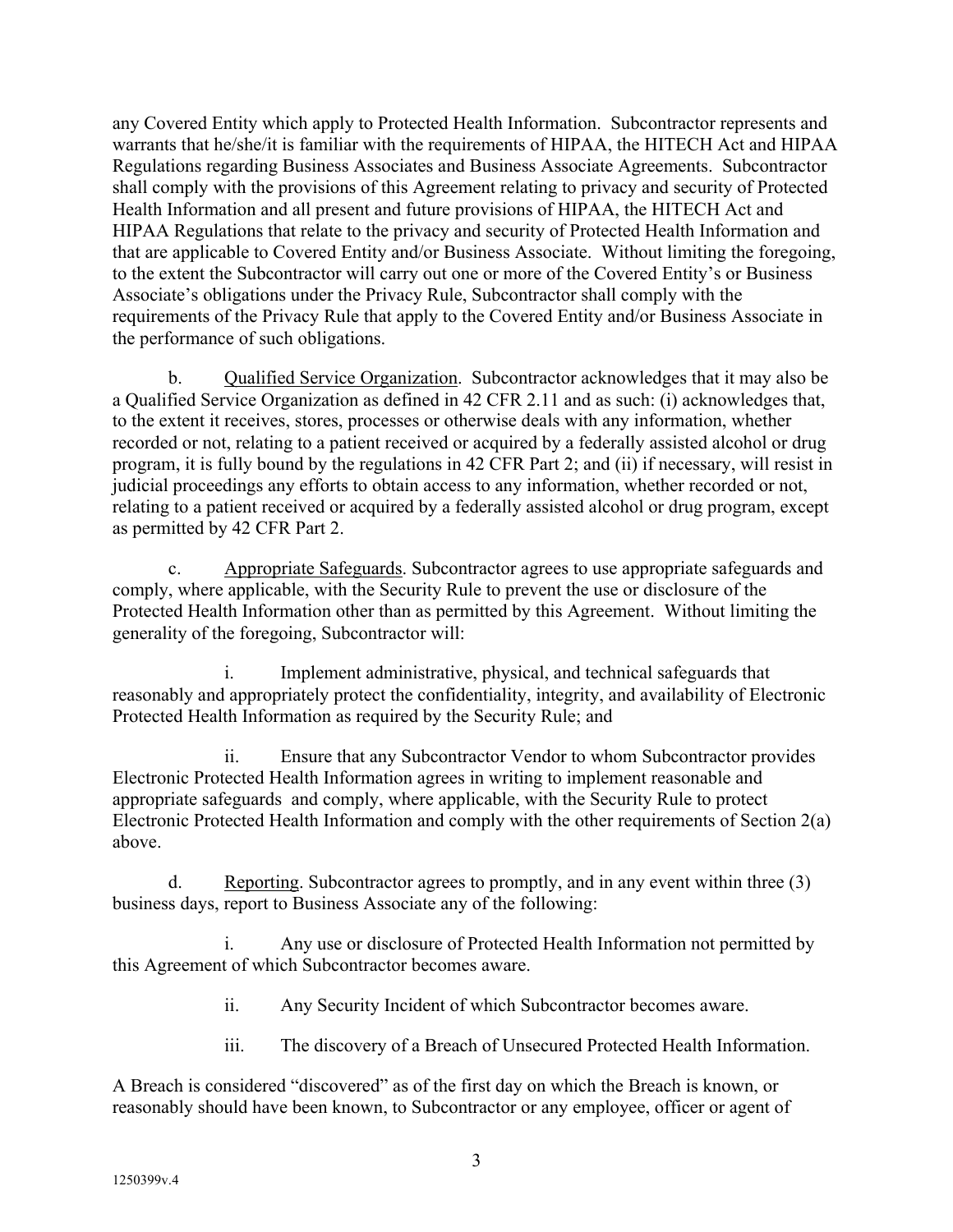Subcontractor, other than the individual committing the Breach. Any notice of a Security Incident or Breach of Unsecured Protected Health Information shall include the identification of each Individual whose Protected Health Information has been, or is reasonably believed by Subcontractor to have been, accessed, acquired, or disclosed during such Security Incident or Breach as well as any other relevant information regarding the Security Incident or Breach. Any such notice shall be directed to Business Associate pursuant to the notice provisions of the Services Agreement or to the Privacy Officer of Business Associate.

e. Mitigation. Subcontractor agrees to mitigate, to the extent practicable, any harmful effect that is known to Subcontractor of a use or disclosure of Protected Health Information by Subcontractor or its employees, officers, Subcontractor Vendors or agents in violation of the requirements of this Agreement (including, without limitation, any Security Incident or Breach of Unsecured Protected Health Information). Subcontractor shall keep Business Associate fully apprised of all mitigation efforts of the Subcontractor required under this Section 2(e).

f. Subcontractor Vendor. Subcontractor shall ensure that any Subcontractor Vendor to whom Subcontractor provides Protected Health Information received from, or created, maintained, received or transmitted by, Subcontractor on behalf of Business Associate or a Covered Entity agrees in writing to the same terms and conditions that apply to Protected Health Information pursuant to this Agreement.

g. Access to Designated Record Sets. To the extent that Subcontractor possesses or maintains Protected Health Information in a Designated Record Set, Subcontractor agrees to provide access to such Protected Health Information at the request of Business Associate, within three (3) business days of such request, to Business Associate or, as directed by Business Associate, to a Covered Entity or an Individual in order to meet the requirements under HIPAA Regulations. If an Individual makes a request for access to Protected Health Information directly to Subcontractor, Subcontractor shall notify Business Associate of the request within three (3) business days of such request and will cooperate with Business Associate and any Covered Entity and allow Business Associate or such Covered Entity to send the response to the Individual.

h. Amendments to Designated Record Sets. To the extent that Subcontractor possesses or maintains Protected Health Information in a Designated Record Set, Subcontractor agrees to make any amendment(s) to Protected Health Information in a Designated Record Set that Business Associate or a Covered Entity directs or agrees to in accordance with HIPAA, HIPAA Regulations or the HITECH Act, within three (3) business days of any such request. If an Individual makes a request for an amendment to Protected Health Information directly to Subcontractor, Subcontractor shall notify Business Associate of the request within three (3) business days of such request and will cooperate with Business Associate and any Covered Entity and allow Business Associate or the Covered Entity to send the response to the Individual.

i. Access to Books and Records. Subcontractor agrees to make its internal practices, books, and records, including policies and procedures and Protected Health Information, relating to the use and disclosure of Protected Health Information received from, or created or received by Subcontractor on behalf of Business Associate or a Covered Entity available to Business

4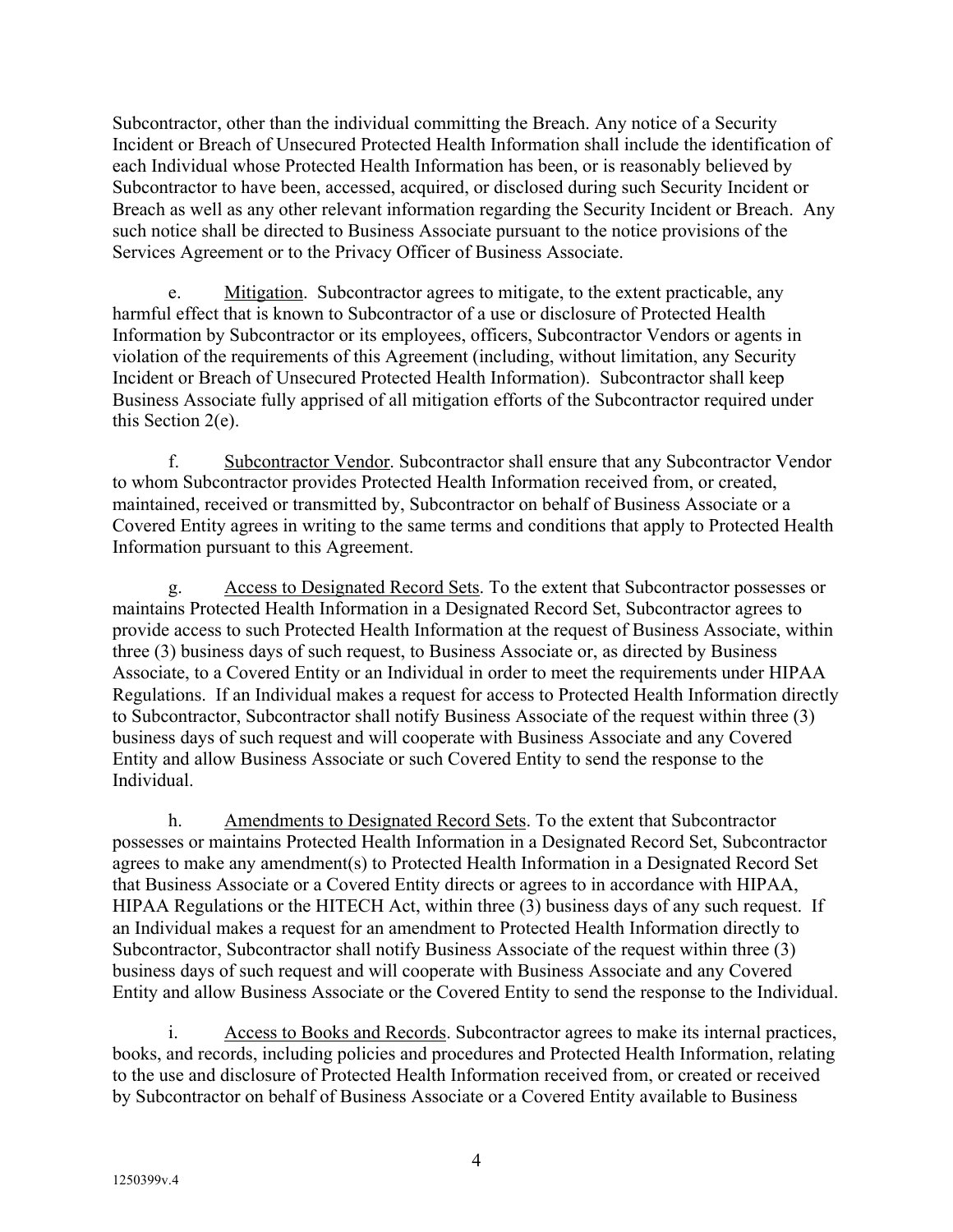Associate, or at the request of Business Associate, to a Covered Entity or to the Secretary, within three (3) business days of such request or in the time and manner otherwise designated by the Secretary, for purposes of the Secretary determining the Business Associate or Covered Entity's compliance with the Privacy Rule.

j. Accountings. Subcontractor agrees to document such disclosures of Protected Health Information and information related to such disclosures as would be required for Covered Entities to respond to a request by an Individual for an accounting of disclosures of Protected Health Information in accordance with HIPAA, HIPAA Regulations and the HITECH Act.

k. Requests for Accountings. Subcontractor agrees to provide to Business Associate, or at the direction of Business Associate, to a Covered Entity or an Individual, within fifteen (15) days of a request by Business Associate, information collected in accordance with Section 2(j) of this Agreement, to permit a Covered Entity or Business Associate to respond to a request by an Individual for an accounting of disclosures of Protected Health Information in accordance with HIPAA, HIPAA Regulations and the HITECH Act. If an Individual makes a request for an accounting directly to Subcontractor, Subcontractor shall notify Business Associate of the request within three (3) business days of such request and will cooperate with Business Associate and any Covered Entity and allow Business Associate or the Covered Entity to send the response to the Individual.

## 3. Permitted Uses and Disclosures by Subcontractor.

a. Services Agreement. Except as otherwise limited in this Agreement, Subcontractor may use or disclose Protected Health Information to perform functions, activities, or services for, or on behalf of, a Covered Entity or the Business Associate as specified in the Services Agreement, provided that such use or disclosure would not violate HIPAA, the HITECH Act or HIPAA Regulations if done by Business Associate or a Covered Entity or the minimum necessary policies and procedures of the Covered Entity.

b. Use for Administration of Subcontractor. Except as otherwise limited in this Agreement, Subcontractor may use Protected Health Information for the proper management and administration of the Subcontractor or to carry out the legal responsibilities of the Subcontractor.

c. Disclosure for Administration of Subcontractor. Except as otherwise limited in this Agreement, Subcontractor may disclose Protected Health Information for the proper management and administration of the Subcontractor, provided that (i) disclosures are Required By Law, or (ii) Subcontractor obtains reasonable assurances from the person to whom the information is disclosed that it will remain confidential and used or further disclosed only as Required By Law or for the purpose for which it was disclosed to the person, and the person notifies the Subcontractor and Business Associate of any instances of which it is aware in which the confidentiality of the information has been breached.

4. Permissible Requests by Covered Entity. Except as set forth in Section 3 of this Agreement, Business Associate shall not request Subcontractor to use or disclose Protected Health Information in any manner that would not be permissible under the Privacy Rule if done by the Business Associate or any of its client Covered Entities.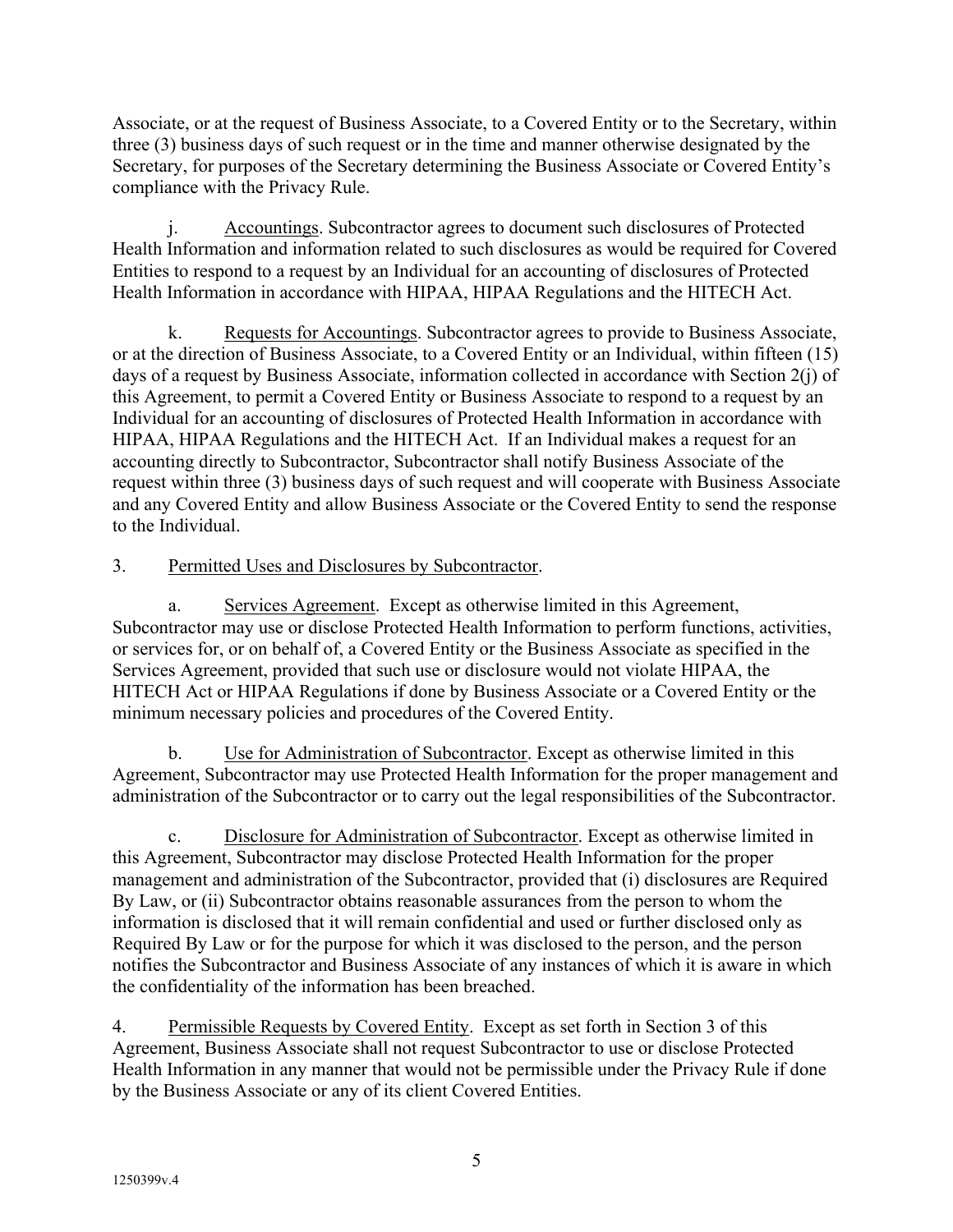5. Term and Termination.

a. Term. This Agreement shall be effective as of the date of this Agreement and shall terminate when all of the Protected Health Information provided by Business Associate or a Covered Entity to Subcontractor, or created, received or maintained by Subcontractor on behalf of Business Associate or a Covered Entity, is destroyed or returned to Business Associate or a Covered Entity, or, if it is infeasible to return or destroy Protected Health Information, protections are extended to such information, in accordance with the termination provisions in this Section.

b. Termination for Cause. Upon Business Associate's knowledge of a material breach by Subcontractor of this Agreement, Business Associate shall either:

i. Provide an opportunity for Subcontractor to cure the breach or end the violation and terminate this Agreement and the Services Agreement if Subcontractor does not cure the breach or end the violation within the time specified by Business Associate; or

ii. Notwithstanding anything contained in the Services Agreement to the contrary, immediately terminate this Agreement and the Services Agreement if Subcontractor has breached a material term of this Agreement and cure is not possible.

### c. Effect of Termination.

i. Except as provided in Section  $5(c)(ii)$ , upon termination of the Services Agreement or this Agreement for any reason, Subcontractor shall return to Business Associate or destroy all Protected Health Information received from Business Associate or a Covered Entity, or created or received by Subcontractor on behalf of Business Associate or a Covered Entity. This provision shall apply to Protected Health Information that is in the possession of Subcontractor Vendors or agents of Subcontractor. Subcontractor shall retain no copies of the Protected Health Information.

ii. In the event that Subcontractor determines that returning or destroying the Protected Health Information is infeasible, Subcontractor shall provide to Business Associate notification of the conditions that make return or destruction infeasible. Upon mutual agreement of the parties that return or destruction of Protected Health Information is infeasible, Subcontractor shall extend the protections of this Agreement to such Protected Health Information and limit further uses and disclosures of such Protected Health Information to those purposes that make the return or destruction infeasible, for so long as Subcontractor maintains such Protected Health Information.

6. Indemnity. Subcontractor agrees to indemnify, defend and hold harmless Business Associate and its client Covered Entities and each of their respective employees, directors/trustees, members, professional staff, representatives and agents (collectively, the "Indemnitees") from and against any and all claims (whether in law or in equity), obligations, actions, causes of action, suits, debts, judgments, losses, fines, penalties, damages, expenses (including attorney's fees), liabilities, lawsuits or costs incurred by the Indemnitees which arise or result from a breach of the terms and conditions of this Agreement or a violation of HIPAA, the HITECH Act or HIPAA Regulations by Subcontractor or its employees or agents.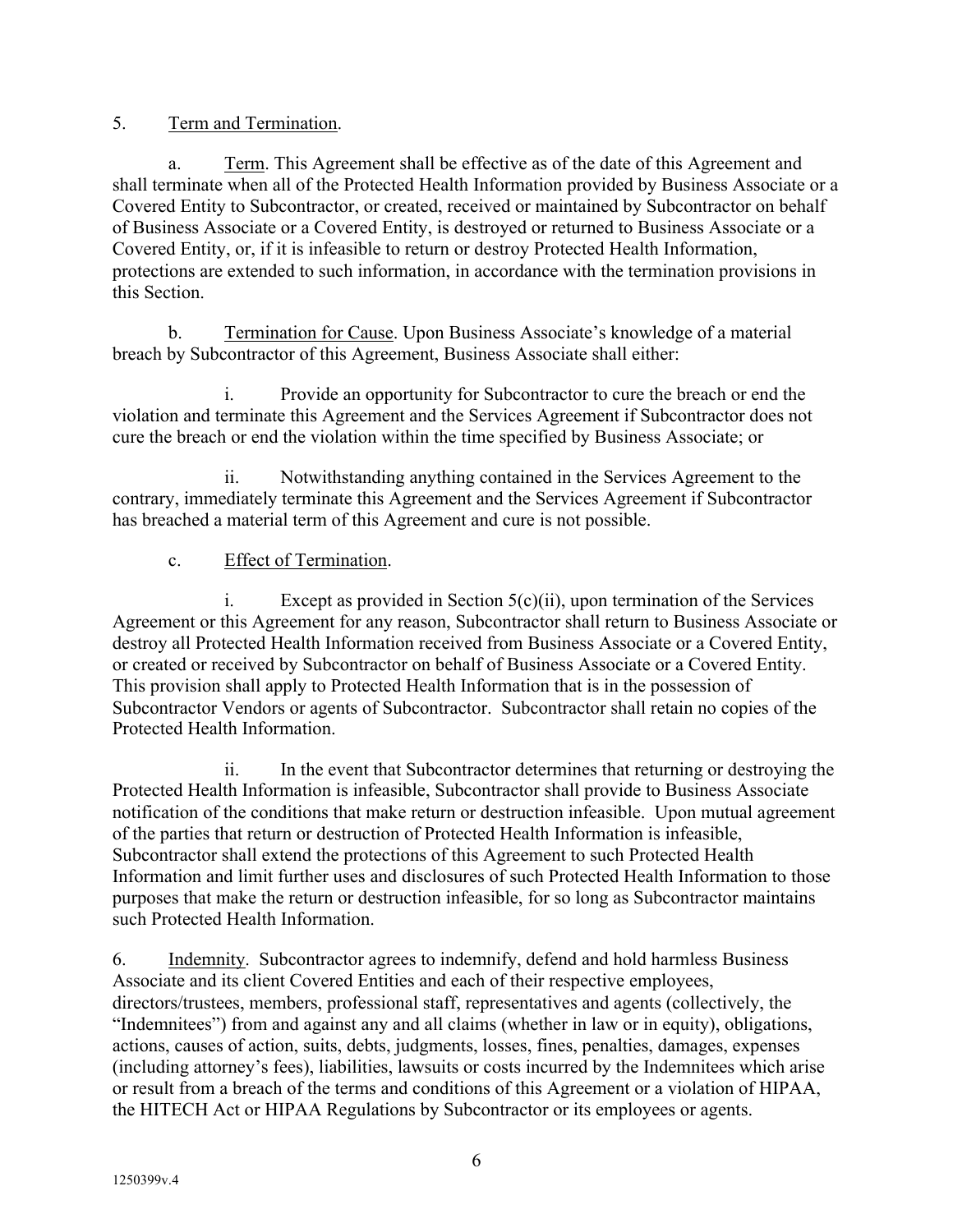7. Electronic Transaction Standards. To the extent that Subcontractor or its products perform all or part of any transaction for which the Secretary has adopted a standard under HIPAA ("Covered Transactions") on the Business Associate's behalf, the following shall apply:

a. Compliance with HIPAA Standards. When providing its services and/or products, Subcontractor shall comply with all applicable HIPAA standards and requirements (including, without limitation, those specified in 45 CFR Part 162) with respect to the transmission of health information in electronic form in connection with any transaction for which the Secretary has adopted a standard under HIPAA ("Covered Transactions"). Subcontractor will make its services and/or products compliant with HIPAA's standards and requirements no less than thirty (30) days prior to the applicable compliance dates under HIPAA. Subcontractor represents and warrants that it is aware of all current HIPAA standards and requirements regarding Covered Transactions, and Subcontractor shall comply with any modifications to HIPAA standards and requirements which become effective from time to time. Subcontractor agrees that such compliance shall be at its sole cost and expense, which expense shall not be passed on to Business Associate in any form, including, but not limited to, increased fees.

b. Agents and Subcontractors. Subcontractor shall require all of its agents and subcontractors (if any) who assist Subcontractor in providing its services and/or products to comply with the terms of this Section 7.

## 8. Coordination of Subcontractor and Business Associate.

a. Investigation. Subcontractor shall reasonably cooperate and coordinate with Business Associate and any Covered Entity in the investigation of any violation of the requirements of this Agreement and/or any Security Incident or Breach.

b. Reports and Notices. Subcontractor shall reasonably cooperate and coordinate with Business Associate and any Covered Entity in the preparation of any reports or notices to the Individual, a regulatory body or any third party required to be made under HIPAA, HIPAA Regulations, the HITECH Act, or any other Federal or State laws, rules or regulations, provided that any such reports or notices shall be subject to the prior written approval of Covered Entity.

# 9. Miscellaneous.

a. No HIPAA Agency Relationship. It is not intended that an agency relationship (as defined under the Federal common law of agency) be established hereby expressly or by implication between Business Associate and Subcontractor for purposes of liability under HIPAA, HIPAA Regulations, or the HITECH Act. No terms or conditions contained in this Agreement shall be construed to make or render Subcontractor an agent of Business Associate.

b. Regulatory References. A reference in this Agreement to a section in HIPAA, the HITECH Act, or the HIPAA Regulations means the section as in effect or as amended or modified from time to time, including any corresponding provisions of subsequent superseding laws or regulations.